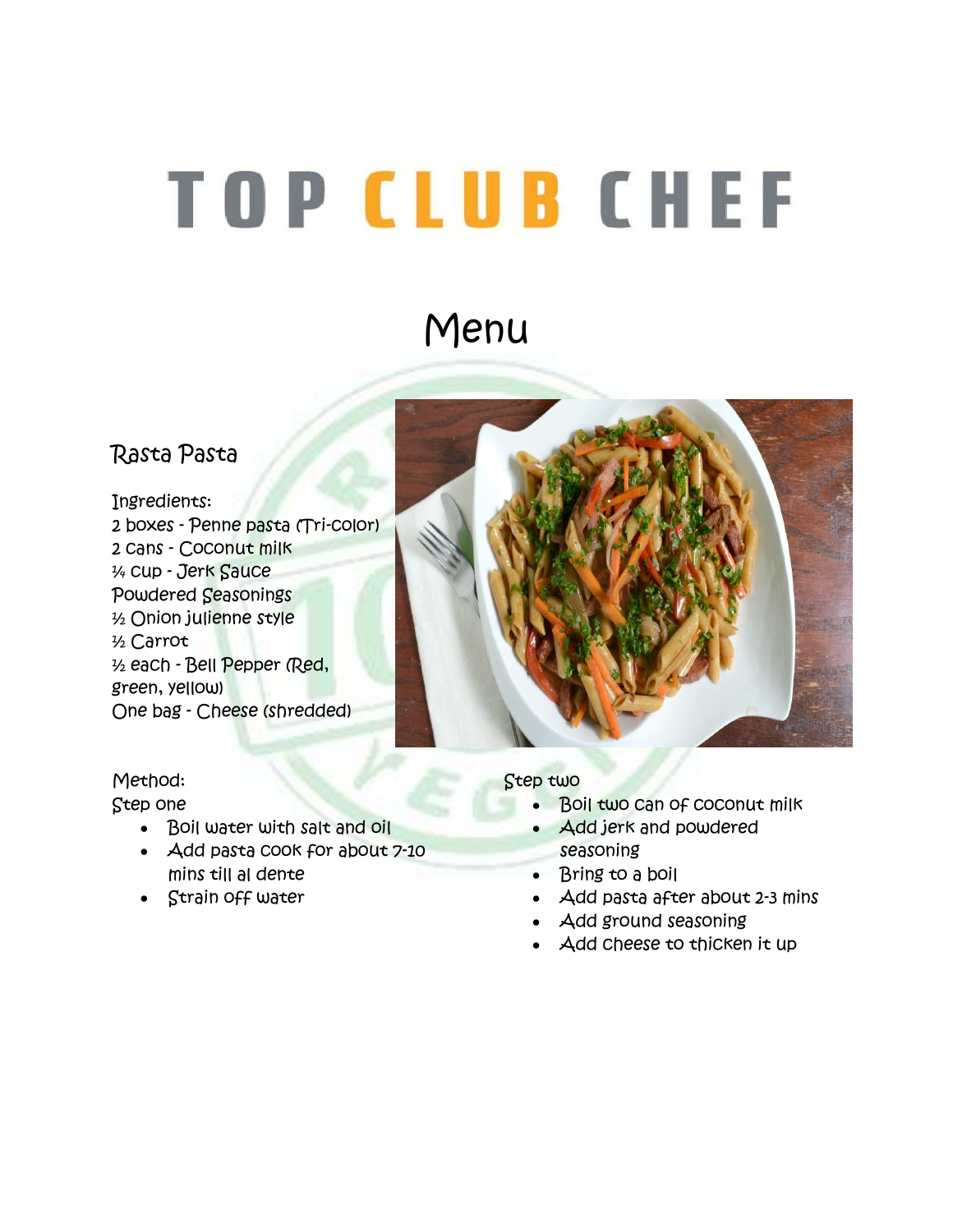

BBQ/Jerk Tofu

Ingredients: 2 packs – Supper or extra firm Tofu All-purpose seasoning/Dry rub Jerk/BBQ sauce ½ Onion tick julienne

Method:

- Cut each pack of tofu into about 16 pieces
- Add seasoning or dry rub (rub it in)
- Add Jerk or BBQ sauce, onions and mix it up
- Let it sit for about an hour to marinate

Put on baking sheet and bake in oven for about 45 mins on broil

#### Rice and Peas

Ingredients:

2 cans - Red kidney peas (Canned) 1 can - Coconut milk Powdered seasoning ½ Onion (mince) 3 clove – Garlic (mince) 2 spoons of paprika 5 cups - Rice (parboil or brown) 1Hot Pepper (Scotch bonnet) 1 stalk Scallion (green onion) sprig of Thyme Butter/oil

#### Method:

- Boil 7 cups of water with a pinch of salt and a ¼ cup of oil or butter
- Add 1 Can of coconut milk and bring to a boil
- Add 2 cans of red kidney peas
- Add onion, garlic and Season to taste
- Add paprika for color and taste
- Wash rice and add it to boiling water
- Stir in order for it not to stick
- Add hot pepper, scallion and thyme

Steam on medium to low heat until water is all dried out